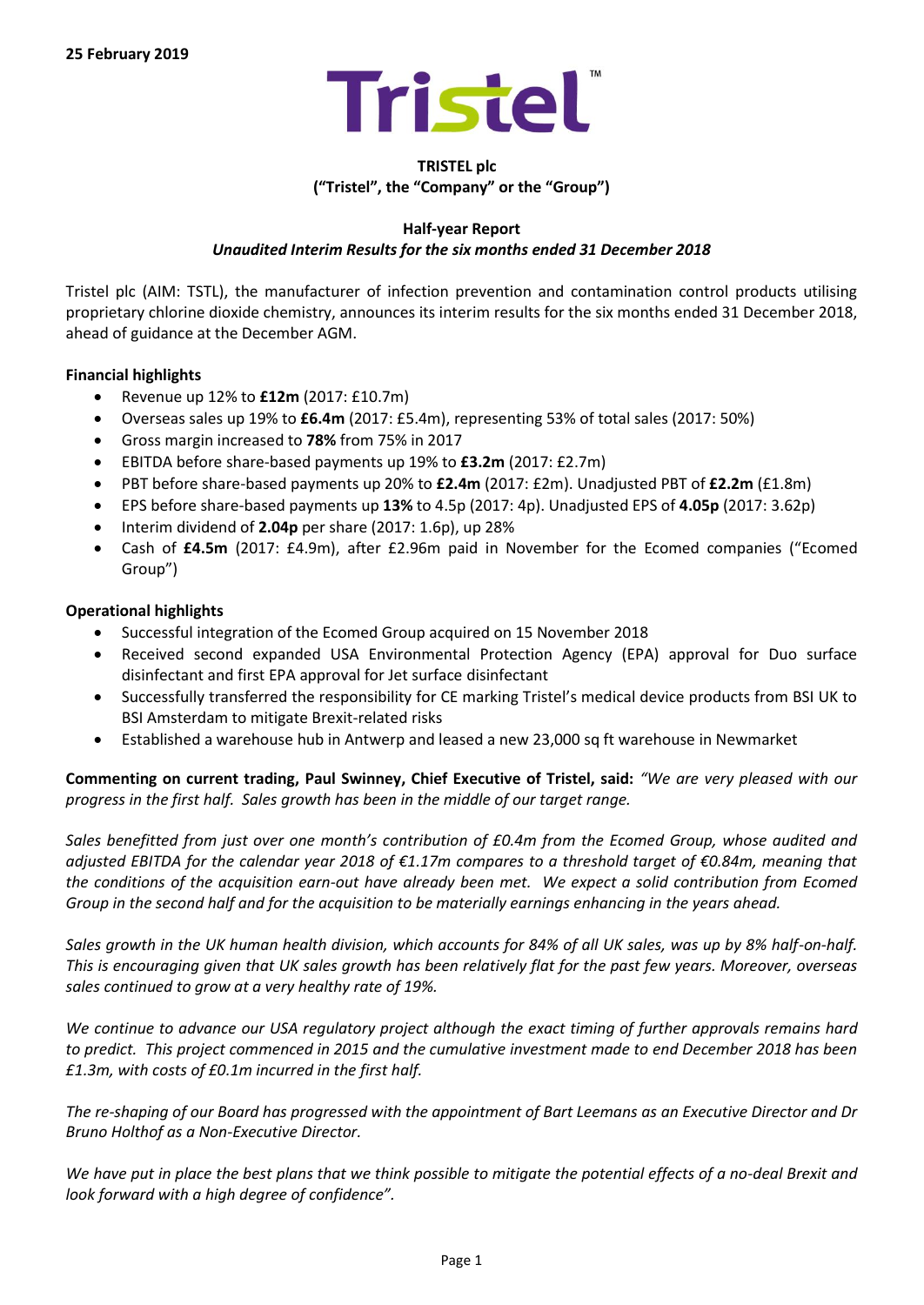www.tristel.com

**Tristel plc** Paul Swinney, Chief Executive Tel: 01638 721 500 Liz Dixon, Finance Director

## **finnCap**

Geoff Nash / Giles Rolls, Corporate Finance Tel: 020 7220 0500 Alice Lane, ECM

**Walbrook PR Ltd** Tel: 020 7933 8780 or tristel@walbrookpr.com Paul McManus **Mob: 07980 541 893**<br>Lianne Cawthorne Mob: 07584 391 303 Mob: 07584 391 303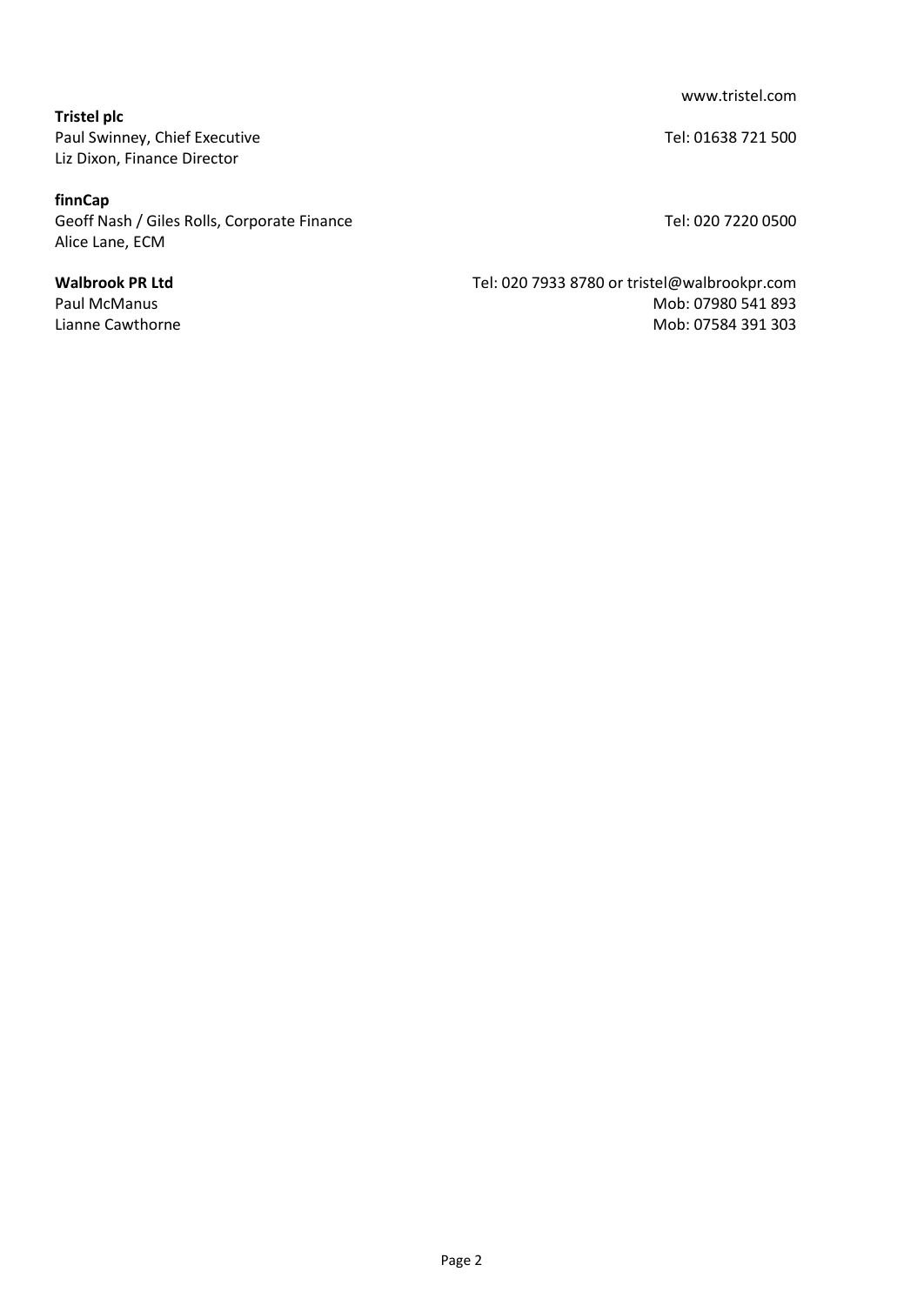# **Chairman's Statement**

The Company has had a good first half, growing revenues by 12%. In mid-November we concluded the acquisition of the Ecomed Group which has given us a direct presence in Belgium, the Netherlands and France. The significance of this acquisition is that we are now directly represented throughout most of continental Europe and have a combined sales force in the UK and Europe of 31 people, up from 19 at 31 December 2017.

Encouragingly, the UK hospital business grew sales by 8% half-on-half after a period of flat performance. Our recently introduced new surface disinfectants have helped drive this uptick in sales growth. Further afield, Hong Kong delivered an excellent performance following our decision this time last year to establish a direct presence in that market. Only China, where we have a small four-person team, took a backward step. This was planned as we moved away from selling a capital equipment product through national distributors to concentrate our efforts on selling our consumable medical device disinfectants directly to hospitals, and to limit our focus to only Shanghai and Beijing hospitals for the next 12 months.

We were able to increase gross margin by 3% through a combination of better buying, product sales mix and efficiency gains. Operating expenses excluding the share-based payment charge increased by 16% half-on-half but were inflated by overhead of the Ecomed Group of £0.2m, and one-off acquisition costs of £0.2m. Excluding these Ecomed Group related costs, underlying operating expenses increased by 9%. The pre-tax margin before share-based payments increased by 1% to 20%.

The combination of organic growth and selective acquisition prepares us well to meet our revenue growth target of 10% to 15% this year. The table below shows the progress that we are making around the globe.

| Global sales                                 | First half<br>2018-19 | First half<br>2017-18 | Period-on-period<br>growth | Period-on-period growth at constant<br>currency |
|----------------------------------------------|-----------------------|-----------------------|----------------------------|-------------------------------------------------|
|                                              | £m                    | Em                    | %                          | %                                               |
| Australia (subsidiary)                       | 1.25                  | 1.16                  | 8%                         | 15%                                             |
| New Zealand (subsidiary)                     | 0.41                  | 0.37                  | 11%                        | 15%                                             |
| Hong Kong (subsidiary)                       | 0.46                  | 0.22                  | 109%                       | 115%                                            |
| China (subsidiary)                           | 0.10                  | 0.30                  | (67%)                      | (69%)                                           |
| Germany & Central Europe<br>(subsidiaries)   | 2.23                  | 1.95                  | 14%                        | 13%                                             |
| Northern Europe<br>(subsidiaries)            | 0.40                  |                       | 100%                       | 100%                                            |
| All other overseas markets<br>(distributors) | 1.56                  | 1.37                  | 14%                        | 14%                                             |
| <b>Total overseas sales</b>                  | 6.41                  | 5.37                  | 19%                        | 21%                                             |
| <b>Total UK sales</b>                        | 5.60                  | 5.35                  | 5%                         | 5%                                              |
| Of which:                                    |                       |                       |                            |                                                 |
| Human health                                 | 4.73                  | 4.40                  | 8%                         |                                                 |
| Animal health                                | 0.29                  | 0.33                  | (12%)                      |                                                 |
| Contamination control                        | 0.58                  | 0.62                  | (6%)                       |                                                 |
| <b>Global sales</b>                          | 12.01                 | 10.72                 | 12%                        | 13%                                             |

# **USA regulatory project and our global outlook**

In 2015 we announced our intention to seek regulatory approvals in the USA to enable us to enter the hospital market. With no prior experience of working with the USA government agencies, at the project's outset we were only able to estimate the cost and time the project might take with the advice of advisors. Consequently, from the start of the project we imposed a control measure on ourselves which has been to maintain a pre-tax margin before share-based payments of at least 17.5% whilst expensing all project costs. The table below summarises our progress to date.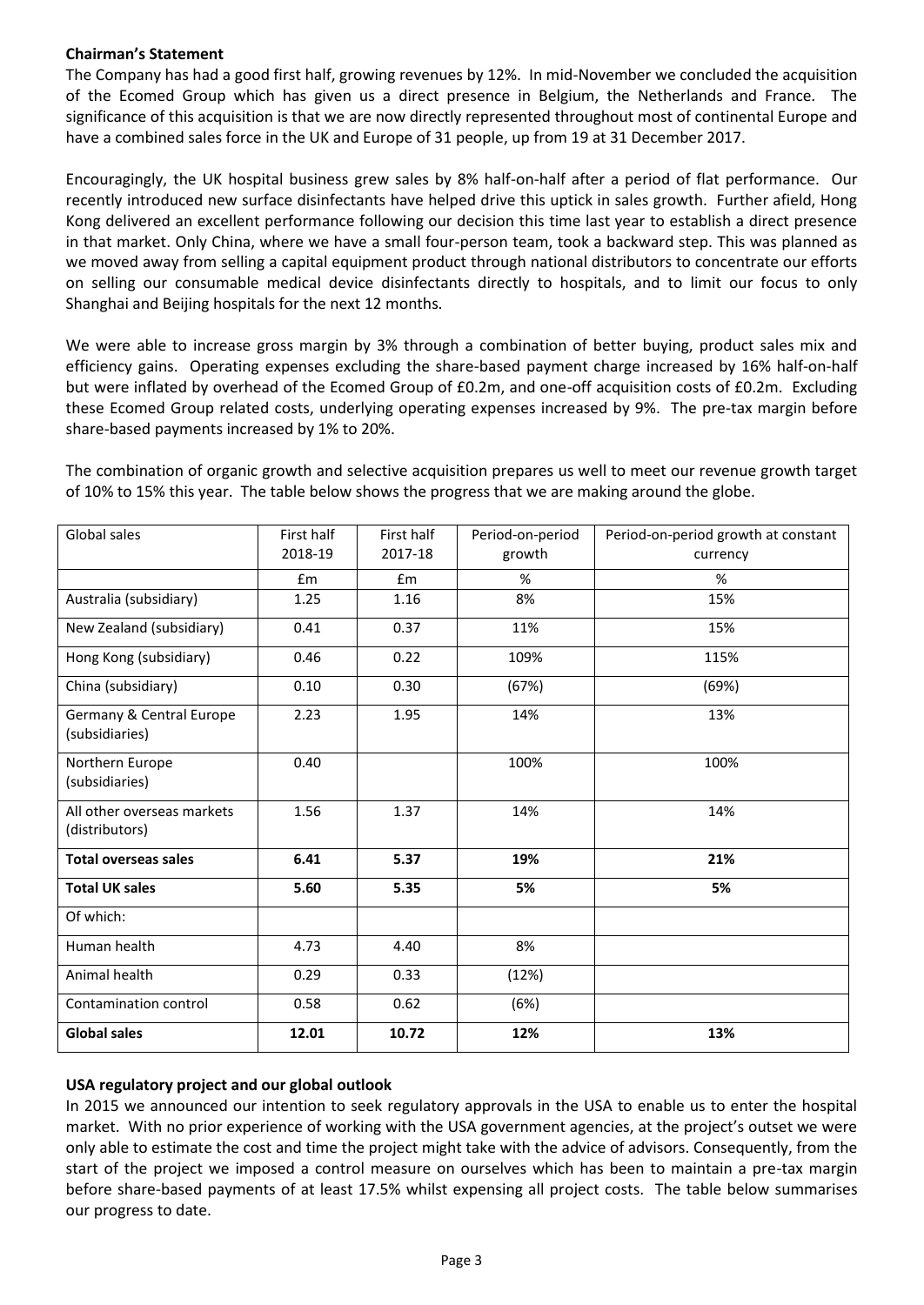| <b>Financial Year</b> | <b>Agency: EPA</b>                                                         | <b>Agency: FDA</b>                                                                                             | Commercial achievements          |
|-----------------------|----------------------------------------------------------------------------|----------------------------------------------------------------------------------------------------------------|----------------------------------|
| 30 <sup>th</sup> June | Product purpose:                                                           | Product purpose:                                                                                               |                                  |
|                       | Surface disinfectant                                                       | High-Level Medical Device                                                                                      |                                  |
|                       |                                                                            | disinfectant                                                                                                   |                                  |
| 2015                  | Portfolio screening, engagement of consultants, selection of<br>$\bullet$  |                                                                                                                |                                  |
|                       | regulatory pathway                                                         |                                                                                                                |                                  |
|                       | Selection of Duo for both EPA & FDA                                        |                                                                                                                |                                  |
|                       | $\bullet$                                                                  |                                                                                                                |                                  |
| 2016                  | Standard EPA pathway to be<br>$\bullet$                                    | 01/16, 1 <sup>st</sup> FDA pre-submission<br>$\bullet$                                                         |                                  |
|                       | pursued                                                                    | meeting request                                                                                                |                                  |
|                       |                                                                            | 04/16, 1 <sup>st</sup> FDA consultation<br>$\bullet$                                                           |                                  |
|                       |                                                                            | FDA 510(K) Predicate $1$<br>$\bullet$                                                                          |                                  |
|                       |                                                                            | pathway accepted                                                                                               |                                  |
| 2017                  | 09/16, EPA pre-submission<br>$\bullet$                                     | 11/16, 2 <sup>nd</sup> FDA pre-submission<br>$\bullet$                                                         |                                  |
|                       | meeting request                                                            | meeting request                                                                                                |                                  |
|                       | 10/16, EPA consultation<br>$\bullet$                                       | 02/17, 2 <sup>nd</sup> FDA consultation<br>$\bullet$                                                           |                                  |
|                       | 06/17, 1 <sup>st</sup> EPA submission                                      |                                                                                                                |                                  |
|                       | $\bullet$                                                                  |                                                                                                                |                                  |
| 2018                  | 11/17, additional data<br>$\bullet$                                        |                                                                                                                | 11/17, Incorporated<br>$\bullet$ |
|                       | requirements submitted                                                     |                                                                                                                | Tristel Inc.                     |
|                       | $4/18$ , 1st EPA approval<br>$\bullet$                                     |                                                                                                                | 03/18 Manufacturing              |
|                       | granted                                                                    |                                                                                                                | and marketing                    |
|                       |                                                                            |                                                                                                                | agreement with Parker            |
|                       |                                                                            |                                                                                                                | Laboratories Inc.                |
| 2019                  | 07/18, $2^{nd}$ EPA submission -<br>$\bullet$                              | 07/18, pre-submission review<br>$\bullet$                                                                      |                                  |
|                       | 21 additional micro claims for                                             | lodged with FDA for written                                                                                    |                                  |
|                       | Duo & $1st$ application for Jet                                            | feedback                                                                                                       |                                  |
|                       | 01/19, $2^{nd}$ EPA approval<br>$\bullet$                                  | 9/18, FDA feedback received -<br>$\bullet$                                                                     |                                  |
|                       | granted - 14 claims admitted                                               | advised by FDA to pursue De                                                                                    |                                  |
|                       | for Duo, and Jet approved                                                  | Novo <sup>2</sup> pathway                                                                                      |                                  |
|                       | <sup>1</sup> Predicate is following a previously granted pathway precedent |                                                                                                                |                                  |
|                       |                                                                            | $2$ De Novo pathway is one where the Company has to prepare and submit data and finding without reference to a |                                  |

previously approved pathway precedent

Just as we had no prior experience of obtaining regulatory approval in the USA, the EPA and FDA had no prior experience of chlorine dioxide, our proprietary chemistry, when used for medical device disinfection. Whilst these have been significant hurdles to overcome, we have succeeded in making considerable progress during the past four years. Conferring with consultants, peer companies and industry experts, we are led to believe that we should not be dismayed by the time it has taken to reach the point we are at today; nor by the cumulative cost, which amounted at 31 December 2018 to £1.3m. To date, we have met our goal of protecting the Group's pretax margin (before share-based payments), exceeding our minimum threshold in each of the past four years.

We have not included any contribution to revenue and profit from the USA in our internal budget for the current financial year (which is the final year of a three-year plan that we shared with our shareholders in 2016-17). There is also no material contribution from the USA in our market forecasts for this financial year and next. In July 2019, at our shareholder open day, we intend to set out our targets for the next three years to 2021-22. Again, we will not incorporate into that plan any revenue or profit contribution from the United States; and we will only do so once an FDA approval has been granted.

Furthermore, we have decided that our most prudent approach is to postpone commercialising the EPA approvals already obtained for our Duo and Jet products until we have greater visibility of the way ahead for the FDA project. We received the FDA's feedback on 25 September 2018 to the pre-submission written review which we lodged in July 2018. Their feedback was to follow a De Novo pathway rather than the Predicate pathway. We have digested the implications of this advice and have commenced the human factors and usability engineering evaluation and additional microbiological efficacy testing that are now required. We have started with a pilot human factors study and will submit the data generated to the FDA for further guidance before proceeding further. Given the opacity of the American regulatory system we conclude that at this moment it would be folly to try and predict when we may finally achieve FDA approval, but we will continue to invest in the FDA project and pursue that future approval.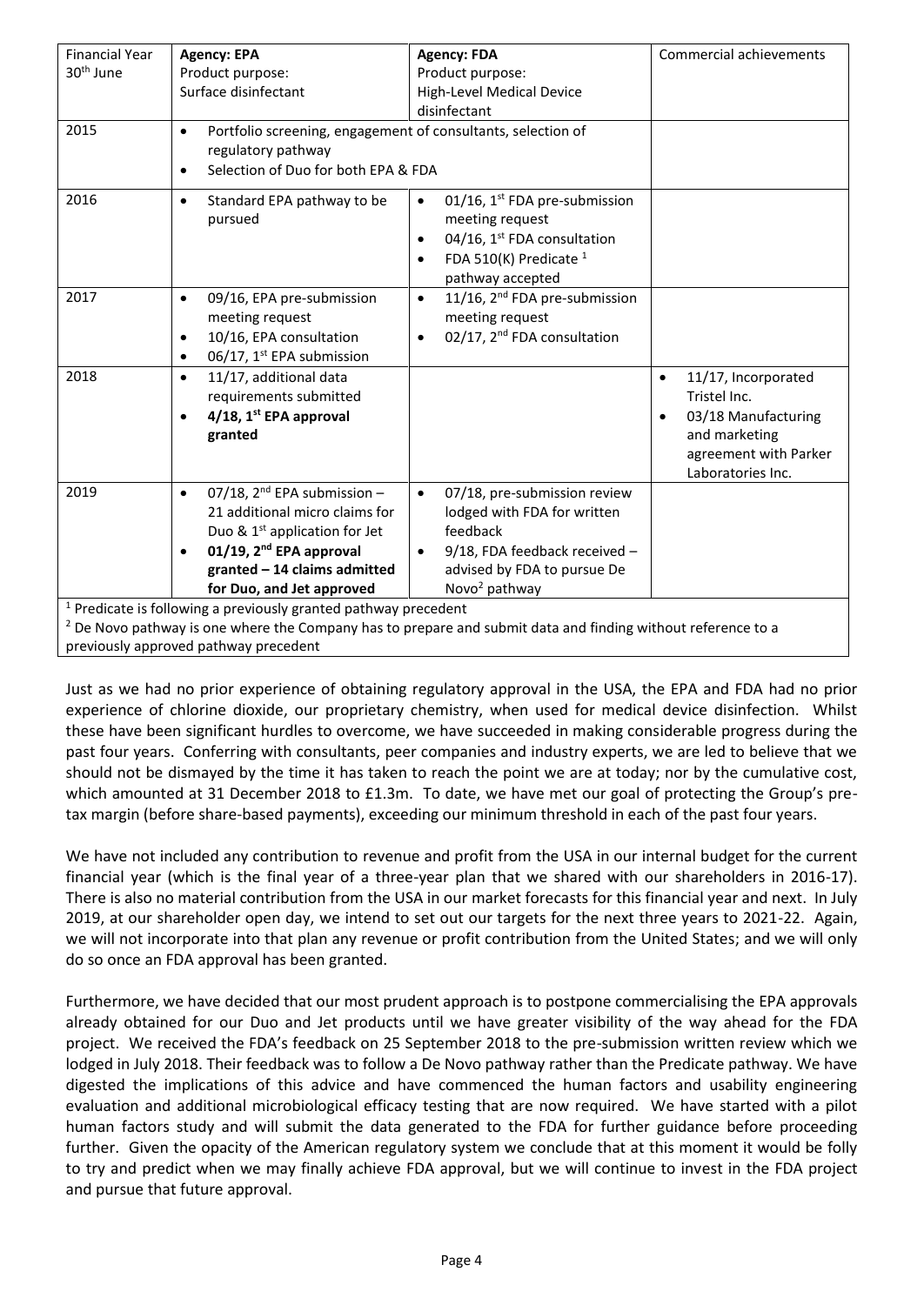To exploit the same market opportunity in the USA hospital market that we enjoy everywhere else in the world we ideally require approvals from both agencies. We will pursue a different commercial strategy with both than we would with one only, and it would be premature to push further and faster with Duo and Jet as surface disinfectants until the way forward with the FDA is clear.

In the first half our business generated a pre-tax margin before share-based payments of 20% which would have been 21% if USA costs were excluded. The Group's achievements to date have been founded upon our presence in a global marketplace that excludes the USA. Our geographical footprint covers 40 countries in which we already have the regulatory approvals required to sell our products. Many significant regulatory submissions which will open markets such as India and South Korea are close to grant: all achieved at a fraction of the cost of the USA.

# **Ecomed Group earn-out and share issue**

In accordance with the terms of the acquisition agreement, the earn-out conditions have been met and the deferred consideration of €1.8m is payable in full. The vendors have elected to receive €384,300 of the consideration by the issue of ordinary shares at 242.7 pence and a cash payment of €1,415,700. The issue price of 242.7 pence was the price agreed for the consideration shares in the acquisition agreement. The exact number of shares to be issued will be determined on the consideration settlement date of 28 February with reference to the closing €/£ exchange rate on 27 February.

# **Earnings and Dividends**

Adjusted earnings per share (EPS), before share-based payments, were 4.5 pence, up 13% from 4 pence last year. Basic EPS were 4.05 pence, a 12% increase from last year.

The Company has continued to be highly cash generative and on 31 December 2018 the cash balance was £4.5m (2017: £4.9m). Our cash balance followed the payment in November of the initial cash consideration payment for the Ecomed Group of £2.96m.

In line with the Company's ordinary dividend policy, the Board is recommending that the interim dividend is 2.04 pence (2017: 1.6 pence), an increase of 28%. The interim dividend will be paid on 30 April 2019 to shareholders on the register on 29 March 2019, with an ex-dividend date of 28 March 2019.

## **Outlook**

The prospects for the Company remain very encouraging and we look forward to further progress in the second half of the year and beyond.

**Paul Barnes Chairman 25 February 2019**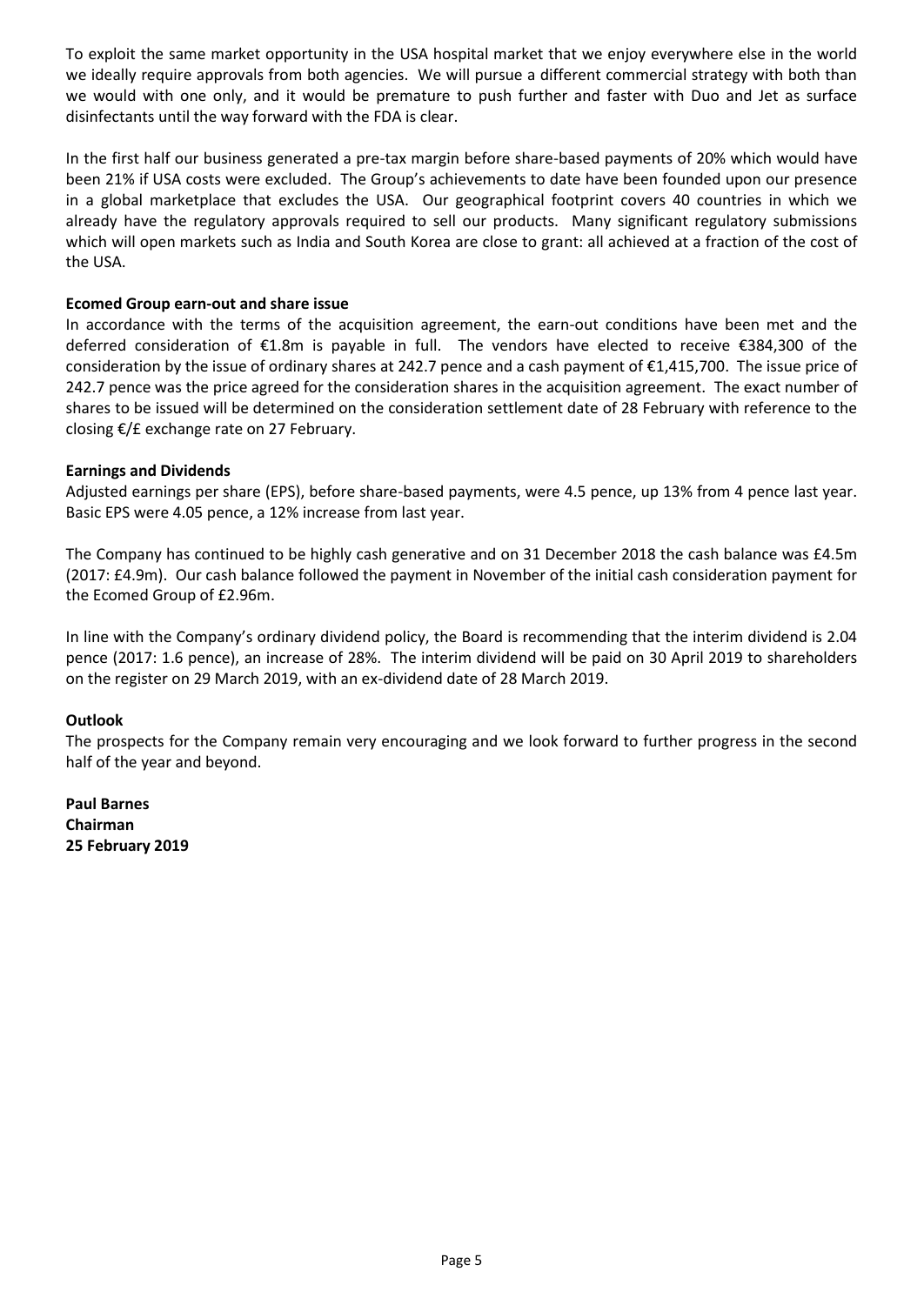|                                                |                | 6 months ended | 6 months ended | Year ended     |
|------------------------------------------------|----------------|----------------|----------------|----------------|
|                                                |                | 31-Dec-18      | 31-Dec-17      | 30-Jun-18      |
|                                                |                | (unaudited)    | (unaudited)    | (audited)      |
|                                                | <b>Note</b>    | £'000          | £'000          | £'000          |
| Revenue                                        | $\overline{2}$ | 12,018         | 10,727         | 22,220         |
| Cost of sales                                  |                | (2,600)        | (2,643)        | (5,040)        |
| <b>Gross profit</b>                            |                | 9,418          | 8,084          | 17,180         |
| Admin expenses - share based payments          |                | (196)          | (164)          | (665)          |
| Admin expenses - depreciation and amortisation |                | (781)          | (713)          | (1, 564)       |
| Admin expenses - other                         |                | (6, 252)       | (5, 367)       | (10, 971)      |
| <b>Total administrative expenses</b>           |                | (7, 229)       | (6, 244)       | (13, 200)      |
| <b>Operating profit</b>                        |                | 2,189          | 1,840          | 3,980          |
| Finance income                                 |                | $\overline{2}$ | 1              | $\overline{2}$ |
| Other income                                   |                | (1)            |                |                |
| Results from equity accounted associate        |                | 16             | 8              | 24             |
| <b>Profit before taxation</b>                  |                | 2,206          | 1,849          | 4,006          |
| Taxation                                       |                | (433)          | (296)          | (734)          |
| Profit for the period                          |                | 1,773          | 1,553          | 3,272          |
| <b>Attributable to:</b>                        |                |                |                |                |
| Equity holders of the parent                   |                | 1,773          | 1,553          | 3,272          |
|                                                |                | 1,773          | 1,553          | 3,272          |
| Earnings per share from continuing operations  |                |                |                |                |
| attributable to equity holders of the parent   |                |                |                |                |
| Basic (pence)                                  | $\overline{4}$ | 4.05           | 3.62           | 7.62           |
| Diluted (pence)                                |                | 3.92           | 3.46           | 7.33           |

The above results were derived from continuing operations.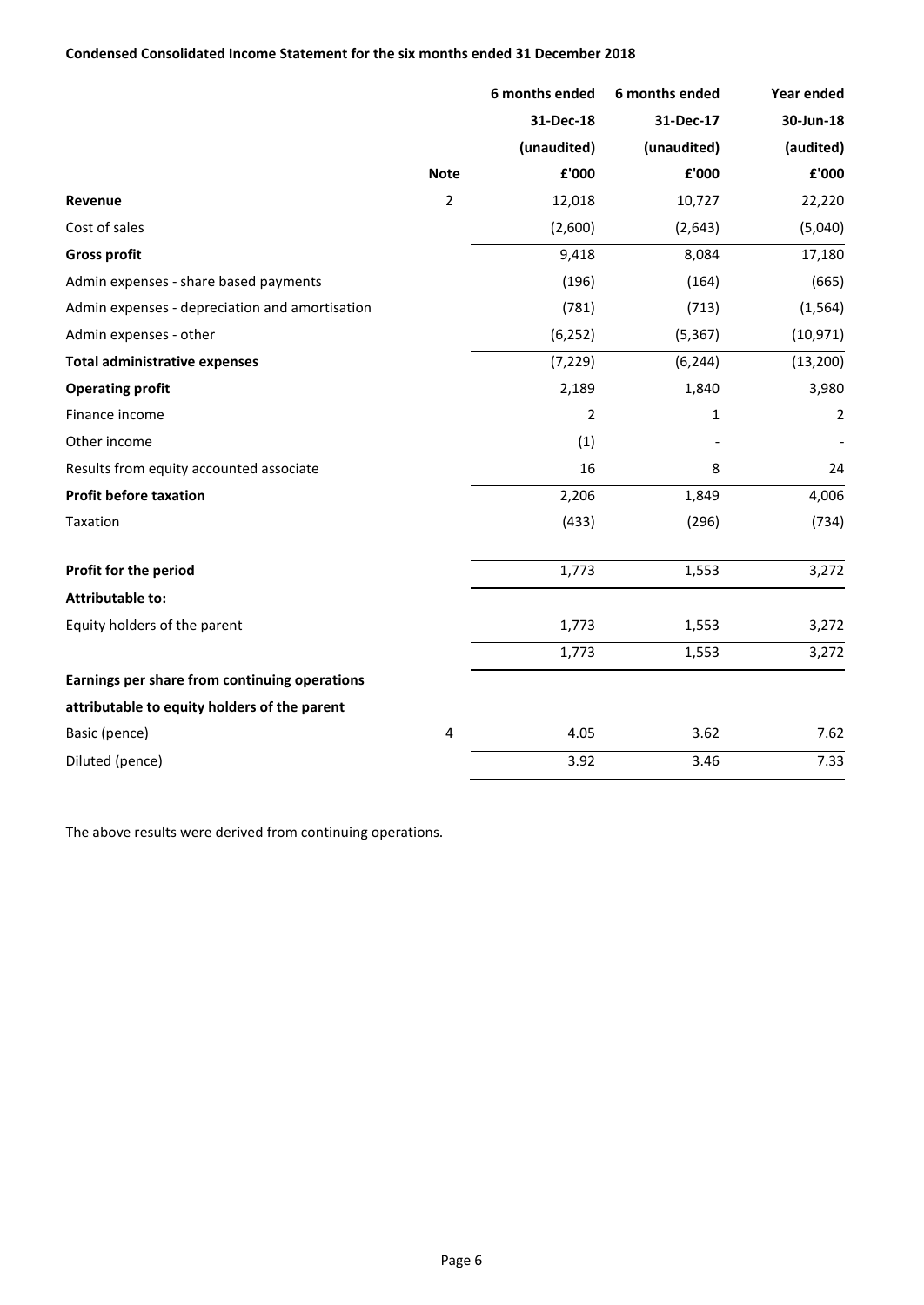# **Condensed Consolidated Statement of Comprehensive Income for the six months ended 31 December 2018**

|                                                                    | 6 months ended | 6 months ended | Year ended |
|--------------------------------------------------------------------|----------------|----------------|------------|
|                                                                    | 31-Dec-18      | 31-Dec-17      | 30-Jun-18  |
|                                                                    | (unaudited)    | (unaudited)    | (audited)  |
|                                                                    | £'000          | £'000          | £'000      |
| Profit for the period                                              | 1,773          | 1,553          | 3,272      |
| Items that will be reclassified subsequently to Profit and<br>loss |                |                |            |
| Exchange differences on translation of foreign operations          | 25             | 6              | (112)      |
| Other comprehensive income for the period                          | 25             | 6              | (112)      |
| Total comprehensive income for the period                          | 1,798          | 1,559          | 3,160      |
| <b>Attributable to:</b>                                            |                |                |            |
| Equity holders of the parent                                       | 1,798          | 1,559          | 3,160      |
|                                                                    | 1,798          | 1,559          | 3,160      |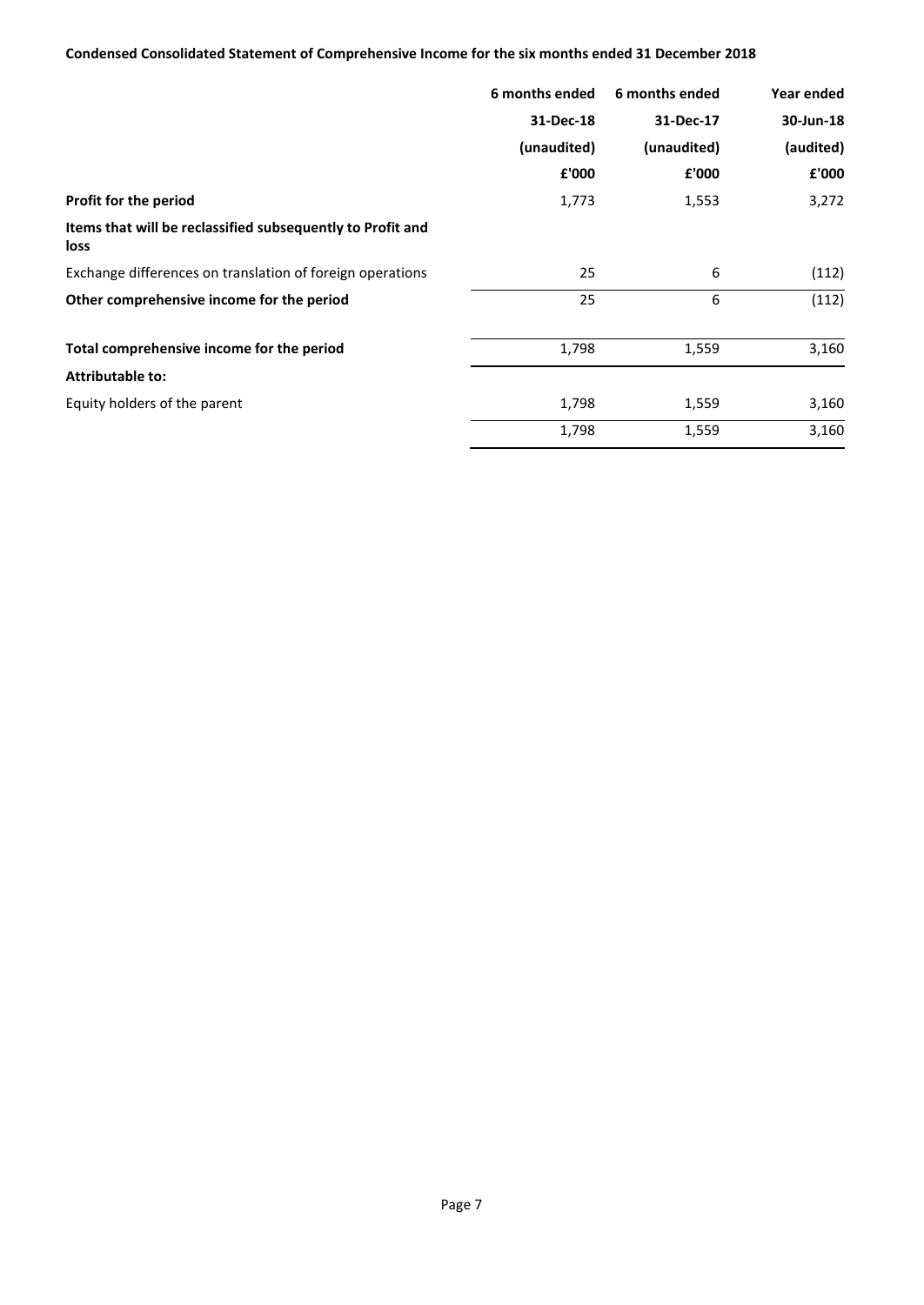## **Condensed Consolidated Statement of Financial Position as at 31 December 2018**

|                                                 | 6 months ended | 6 months ended | Year ended     |
|-------------------------------------------------|----------------|----------------|----------------|
|                                                 | 31-Dec-18      | 31-Dec-17      | 30-Jun-18      |
|                                                 | (unaudited)    | (unaudited)    | (audited)      |
|                                                 | £'000          | ${\bf f}$ '000 | ${\bf f}$ '000 |
| <b>Non-current assets</b>                       |                |                |                |
| Investment                                      | 709            | 589            | 589            |
| Goodwill and other Intangible assets            | 12,738         | 6,815          | 6,952          |
| Property, plant and equipment                   | 1,339          | 1,518          | 1,328          |
| Deferred tax asset                              | 195            |                | 399            |
|                                                 | 14,981         | 8,922          | 9,268          |
| <b>Current assets</b>                           |                |                |                |
| Inventories                                     | 2,768          | 2,226          | 2,279          |
| Trade and other receivables                     | 4,650          | 3,871          | 4,332          |
| Cash and cash equivalents                       | 4,486          | 4,945          | 6,661          |
|                                                 | 11,904         | 11,042         | 13,272         |
| <b>Total assets</b>                             | 26,885         | 19,964         | 22,540         |
| <b>Capital and reserves</b>                     |                |                |                |
| Called up share capital                         | 443            | 429            | 432            |
| Share premium account                           | 11,227         | 10,892         | 11,058         |
| Merger reserve                                  | 1,865          | 478            | 478            |
| Foreign exchange reserves                       | (41)           | 52             | (66)           |
| Retained earnings                               | 7,184          | 4,986          | 6,518          |
| Equity attributable to equity holders of parent | 20,678         | 16,837         | 18,420         |
| Non-controlling interests                       | 7              | 7              | 7              |
| <b>Total equity</b>                             | 20,685         | 16,844         | 18,427         |
| <b>Current liabilities</b>                      |                |                |                |
| Trade and other liabilities                     | 3,491          | 2,296          | 3,201          |
| Contingent liability                            | 1,567          |                |                |
| Current tax liabilities                         | 973            | 639            | 707            |
| <b>Total current liabilities</b>                | 6,031          | 2,935          | 3,908          |
| <b>Non-current liabilities</b>                  |                |                |                |
| Deferred tax liability                          | 169            | 185            | 205            |
| <b>Total liabilities</b>                        | 6,200          | 3,120          | 4,113          |
| <b>Total equity and liabilities</b>             | 26,885         | 19,964         | 22,540         |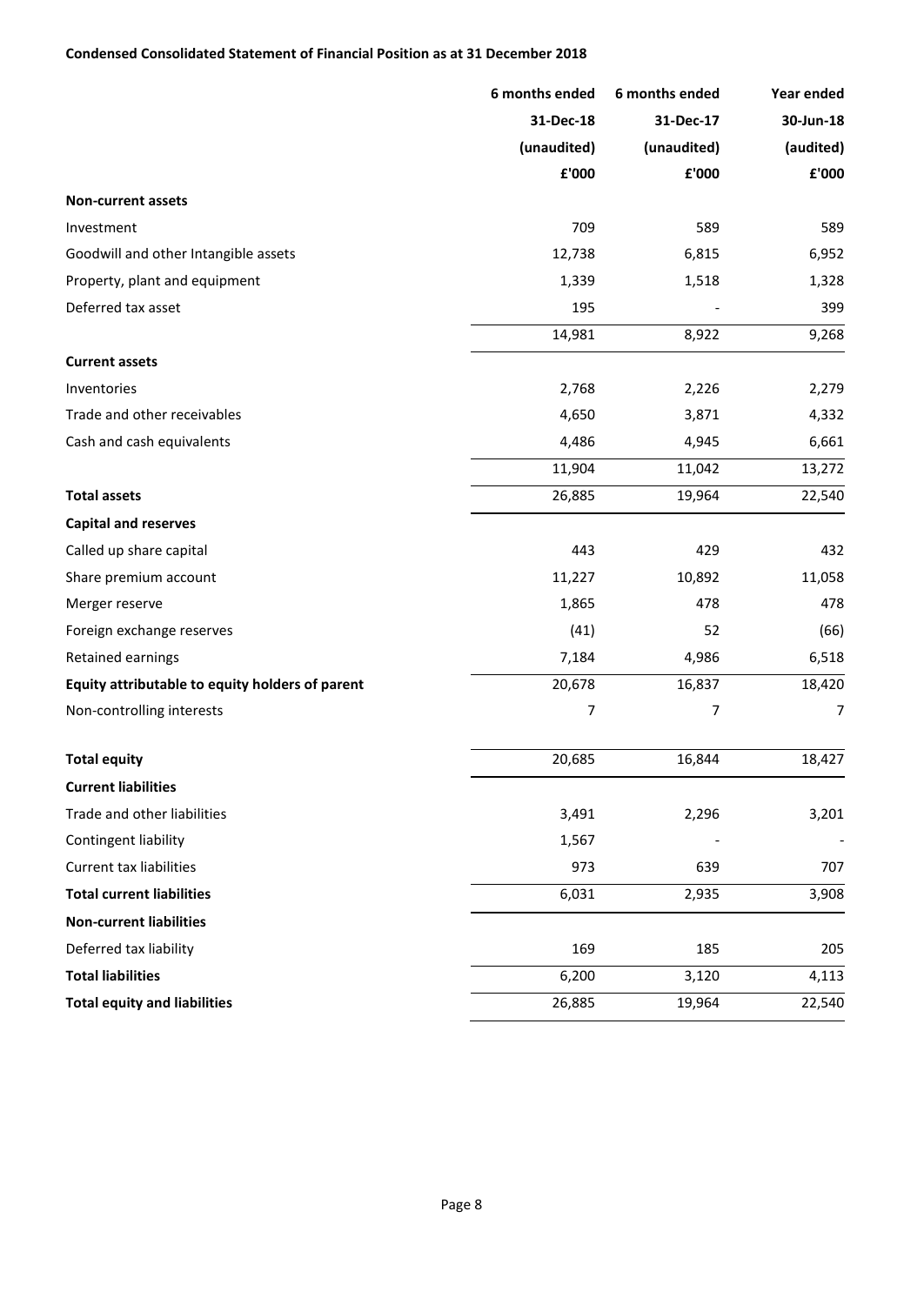| <b>Condensed Consolidated Statement of Changes in</b><br>Equity for the six months ended 31 December 2018 | <b>Share Capital</b>     | <b>Share Premium</b>     | Merger reserve | Foreign exchange<br>reserve | <b>Retained earnings</b> | <b>Total attributable to</b><br>owners of the parent | Non-controlling<br>interests | <b>Total Equity</b> |
|-----------------------------------------------------------------------------------------------------------|--------------------------|--------------------------|----------------|-----------------------------|--------------------------|------------------------------------------------------|------------------------------|---------------------|
|                                                                                                           | £'000                    | £'000                    | £'000          | £'000                       | £'000                    | £'000                                                | £'000                        | £'000               |
| 30 June 2017                                                                                              | 427                      | 10,705                   | 478            | 46                          | 4,399                    | 16,055                                               | $\overline{7}$               | 16,062              |
| Transactions with owners                                                                                  |                          |                          |                |                             |                          |                                                      |                              |                     |
| Dividends paid                                                                                            |                          |                          |                |                             | (1, 130)                 | (1, 130)                                             |                              | (1, 130)            |
| Shares issued                                                                                             | $\overline{2}$           | 187                      |                |                             | $\overline{\phantom{a}}$ | 189                                                  |                              | 189                 |
| Share-based payments                                                                                      |                          | $\sim$                   |                |                             | 164                      | 164                                                  |                              | 164                 |
| <b>Total transactions with owners</b>                                                                     | $\overline{2}$           | 187                      | $\sim$         | $\sim$                      | (966)                    | (777)                                                | $\overline{\phantom{a}}$     | (777)               |
| Profit for the period ended 31 December 2017                                                              | $\overline{\phantom{a}}$ | $\sim$                   | $\sim$         | $\sim$                      | 1,553                    | 1,553                                                | $\overline{\phantom{a}}$     | 1,553               |
| Other comprehensive income :-                                                                             |                          |                          |                |                             |                          |                                                      |                              |                     |
| Exchange differences on translation of foreign operations                                                 |                          |                          |                | 6                           |                          | 6                                                    |                              | 6                   |
| Total comprehensive income                                                                                |                          |                          |                | 6                           | 1,553                    | 1,559                                                |                              | 1,559               |
| 31 December 2017                                                                                          | 429                      | 10,892                   | 478            | 52                          | 4,986                    | 16,837                                               | $7\overline{ }$              | 16,844              |
| Transactions with owners                                                                                  |                          |                          |                |                             |                          |                                                      |                              |                     |
| Dividends paid                                                                                            |                          |                          |                |                             | (688)                    | (688)                                                |                              | (688)               |
| Shares issued                                                                                             | $\overline{3}$           | 166                      |                |                             | $\overline{\phantom{a}}$ | 169                                                  |                              | 169                 |
| Share-based payments                                                                                      |                          | $\overline{\phantom{a}}$ |                | $\overline{\phantom{a}}$    | 501                      | 501                                                  | $\overline{a}$               | 501                 |
| <b>Total transactions with owners</b>                                                                     | $\mathbf{3}$             | 166                      | $\sim$         | $\sim$                      | (187)                    | (18)                                                 | $\overline{\phantom{a}}$     | (18)                |
| Profit for the period ended 30 June 2018                                                                  | $\overline{\phantom{a}}$ | $\sim$                   | $\sim$         | $\sim$                      | 1,719                    | 1,719                                                | $\overline{a}$               | 1,719               |
| Other comprehensive income :-                                                                             |                          |                          |                |                             |                          |                                                      |                              |                     |
| Exchange differences on translation of foreign operations                                                 |                          |                          |                | (118)                       |                          | (118)                                                |                              | (118)               |
| Total comprehensive income                                                                                |                          |                          |                | (118)                       | 1,719                    | 1,601                                                |                              | 1,601               |
| 30 June 2018                                                                                              | 432                      | 11,058                   | 478            | (66)                        | 6,518                    | 18,420                                               | $7\overline{ }$              | 18,427              |
| Transactions with owners                                                                                  |                          |                          |                |                             |                          |                                                      |                              |                     |
| Dividends paid                                                                                            |                          |                          |                |                             | (1, 303)                 | (1, 303)                                             |                              | (1, 303)            |
| Shares issued                                                                                             | 11                       | 169                      | 1,387          |                             | . —                      | 1,567                                                |                              | 1,567               |
| Share-based payments                                                                                      |                          | $\overline{\phantom{a}}$ |                | $\overline{\phantom{a}}$    | 196                      | 196                                                  | $\overline{\phantom{a}}$     | 196                 |
| <b>Total transactions with owners</b>                                                                     | 11                       | 169                      | 1,387          | $\sim$                      | (1, 107)                 | 460                                                  | $\overline{\phantom{a}}$     | 460                 |
| Profit for the period ended 31 December 2018                                                              | $\overline{\phantom{a}}$ | $\sim$                   | $\sim$         | $\sim$                      | 1,773                    | 1,773                                                | $\overline{\phantom{a}}$     | 1,773               |
| Other comprehensive income :-                                                                             |                          |                          |                |                             |                          |                                                      |                              |                     |
| Exchange differences on translation of foreign operations                                                 |                          |                          |                | 25                          |                          | 25                                                   |                              | 25                  |
| Total comprehensive income                                                                                |                          |                          |                | 25                          | 1,773                    | 1,798                                                |                              | 1,798               |
| 31 December 2018                                                                                          | 443                      | 11,227                   | 1,865          | (41)                        | 7,184                    | 20,678                                               | $7\overline{ }$              | 20,685              |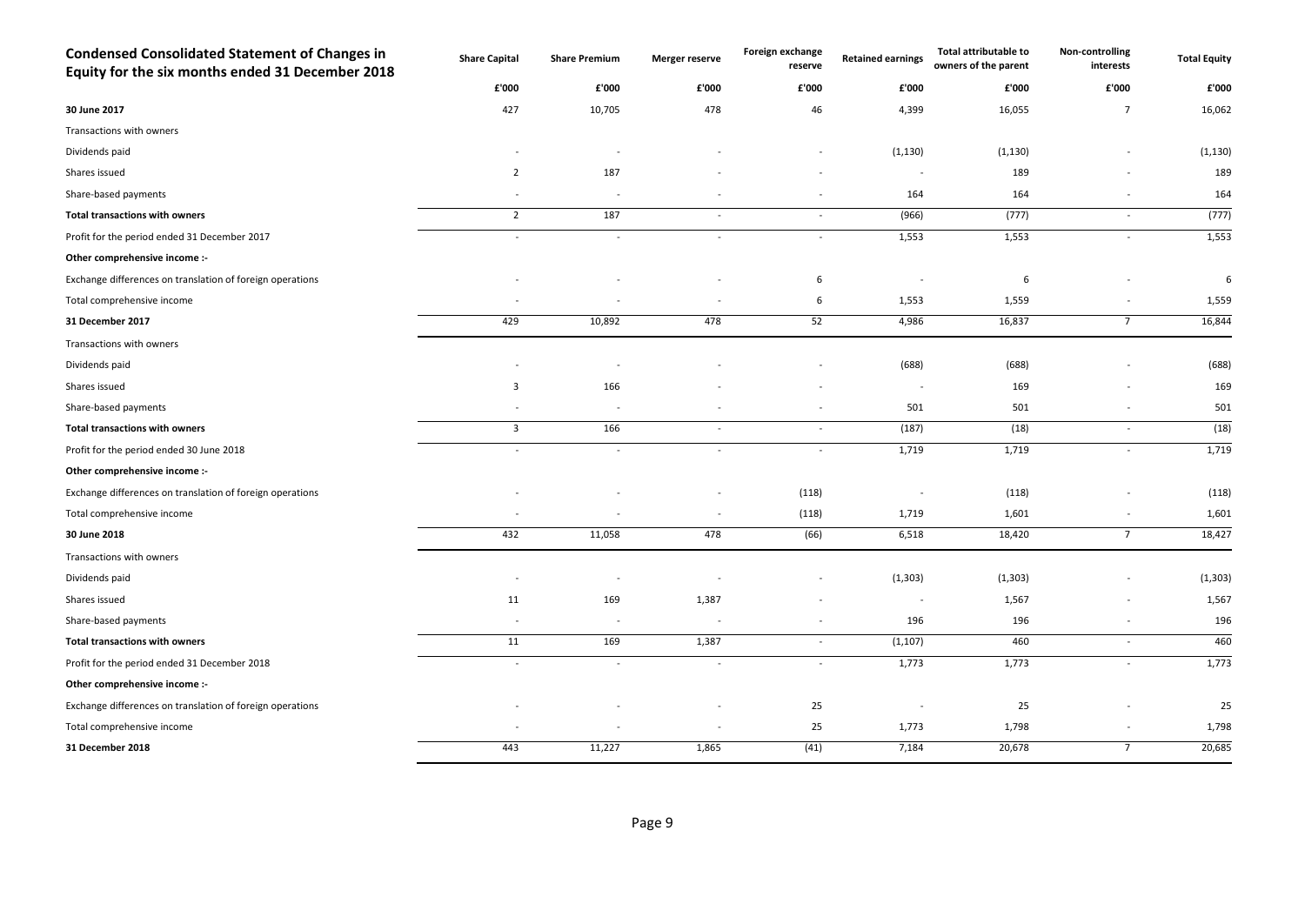## **Condensed Consolidated Statement of Cash Flows for the six months ended 31 December 2018**

|                                                            |                | 6 months ended 6 months ended | Year ended  |
|------------------------------------------------------------|----------------|-------------------------------|-------------|
|                                                            | 31-Dec-2018    | 31-Dec-2017                   | 30-Jun-2018 |
|                                                            | (unaudited)    | (unaudited)                   | (audited)   |
|                                                            | £'000          | £'000                         | £'000       |
| Cash flows from operating activities                       |                |                               |             |
| Profit before tax                                          | 2,206          | 1,849                         | 4,006       |
| Adjustments to cash flows from non-cash items              |                |                               |             |
| Depreciation of plant, property & equipment                | 337            | 276                           | 548         |
| Amortisation of intangible asset                           | 444            | 437                           | 950         |
| Impairment of intangible asset                             |                |                               | 67          |
| Share based payments - IFRS 2                              | 196            | 164                           | 665         |
| (Profit)/loss on disposal of property, plant and equipment | (14)           |                               | (17)        |
| Unrealised loss in foreign exchange                        |                |                               | (78)        |
| Finance income                                             | (2)            | (1)                           | (2)         |
|                                                            | 3,167          | 2,725                         | 6,139       |
| Working capital adjustments                                |                |                               |             |
| (Increase)/decrease in inventories                         | (489)          | 66                            | 13          |
| (Increase) in trade and other receivables                  | (285)          | (126)                         | (587)       |
| Increase/(decrease) in trade and other payables            | 290            | (851)                         | 54          |
| Corporation tax paid                                       | (3)            | (375)                         | (1, 124)    |
| Net cash flow from operating activities                    | 2,680          | 1,439                         | 4,495       |
| Cash flows from investing activities                       |                |                               |             |
| Interest received                                          | $\overline{2}$ | 1                             | 2           |
| Purchase of intangible assets                              | (382)          | (263)                         | (997)       |
| Purchase of investments                                    | (3,080)        |                               |             |
| Purchase of property plant and equipment                   | (316)          | (402)                         | (516)       |
| Proceeds from sale of property plant and equipment         | 19             | 17                            | 63          |
| Net cash used in investing activities                      | (3,757)        | (647)                         | (1, 448)    |
| Cash flows from financing activities                       |                |                               |             |
| Share issues                                               | 180            | 189                           | 358         |
| Dividends paid                                             | (1, 303)       | (1, 130)                      | (1,818)     |
| Net cash used in financing activities                      | (1, 123)       | (941)                         | (1,460)     |
| Net (Decrease)/increase in cash and cash equivalents       | (2, 200)       | (149)                         | 1,587       |
| Cash and cash equivalents at the beginning of the period   | 6,661          | 5,088                         | 5,088       |
| Exchange differences on cash and cash equivalents          | 25             | 6                             | (14)        |
| Cash and cash equivalents at the end of the period         | 4,486          | 4,945                         | 6,661       |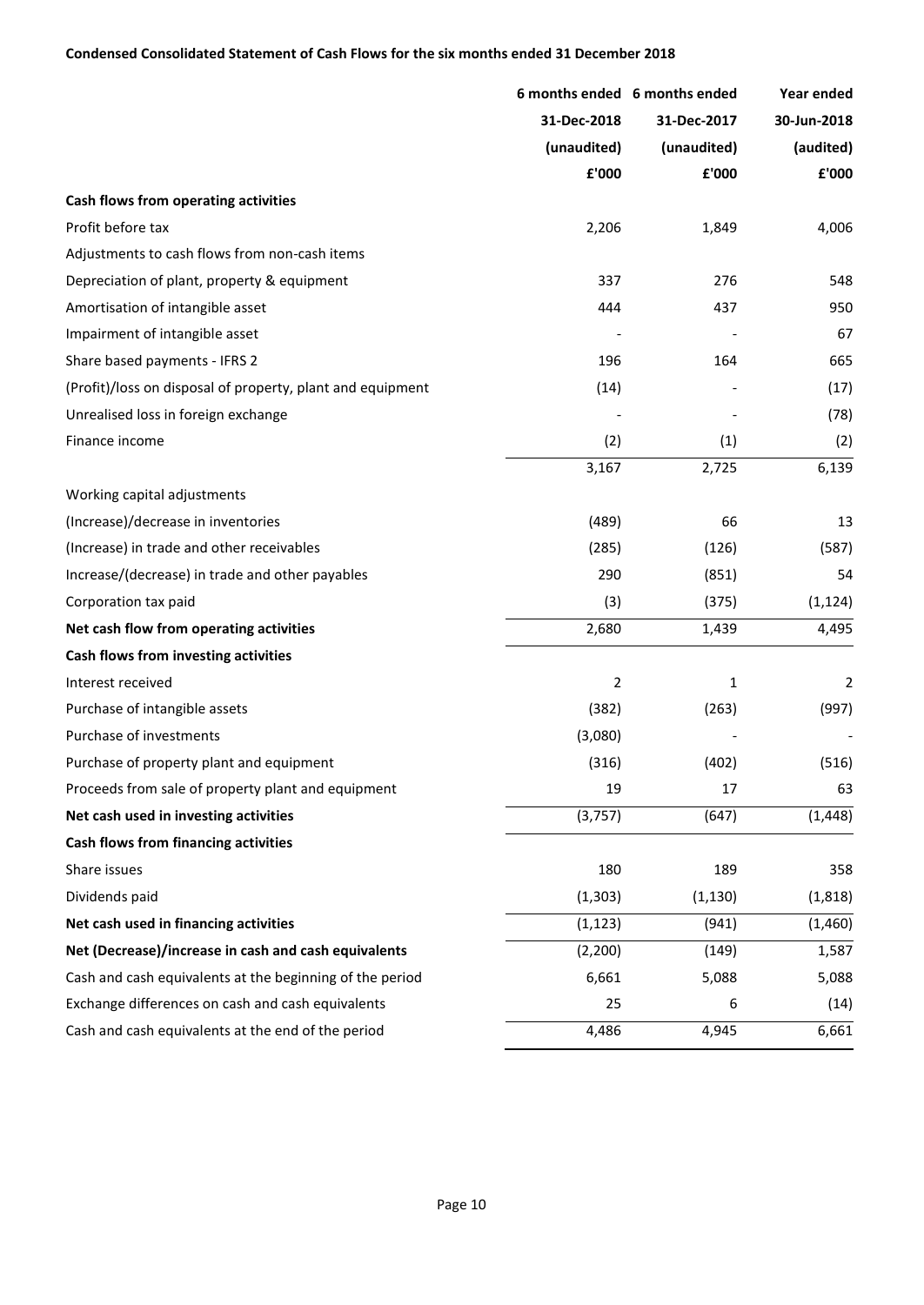## **Notes to the Financial Statements for the six months ended 31 December 2018**

## **1 Accounting policies**

## **Basis of Preparation**

For the year ended 30 June 2018, the Group prepared consolidated financial statements under International Financial Reporting Standards ('IFRS') as adopted by the European Commission. These condensed consolidated interim financial statements (the interim financial statements) have been prepared under the historical cost convention. They are based on the recognition and measurement principles of IFRS in issue as adopted by the European Union (EU) which are effective from 1 July 2018.

## **Standards effective from 1 January 2018**

The following standards and interpretations apply for the first time to financial reporting periods commencing on or after 1 January 2018:

- IFRS 9 Financial instruments (effective 1 January 2018)
- IFRS 15 Revenue from contracts with customers (effective 1 January 2018)

IFRS 15 - 'Revenue from contracts with customers' was adopted for the financial year commencing 1 July 2018. Under IFRS 15 the company must evaluate contracts with customers to determine the distinct performance obligations and consider the appropriate timing of revenue recognition based on when control of the product sales has passed to the buyer. Whilst the new financial reporting standard represents significant new guidance, the implementation of this guidance has not had a significant impact on the timing or amount of revenue recognised by the Group in any year.

#### **Accounting Policies**

The interim report is unaudited and has been prepared on the basis of IFRS accounting policies.

The accounting policies adopted in the preparation of this unaudited interim financial report are consistent with the most recent annual financial statements being those for the year ended 30 June 2018.

The financial information for the six months ended 31 December 2018 and 31 December 2017 has not been audited and does not constitute full financial statements within the meaning of Section 434 of the Companies Act 2006.

The financial information relating to the year ended 30 June 2018 does not constitute full financial statements within the meaning of Section 434 of the Companies Act 2006. This information is based on the Group's statutory accounts for that period. The statutory accounts were prepared in accordance with International Financial Reporting Standards ("IFRS") and received an unqualified audit report and did not contain statements under Section 498(2) or (3) of the Companies Act 2006. These financial statements have been filed with the Registrar of Companies.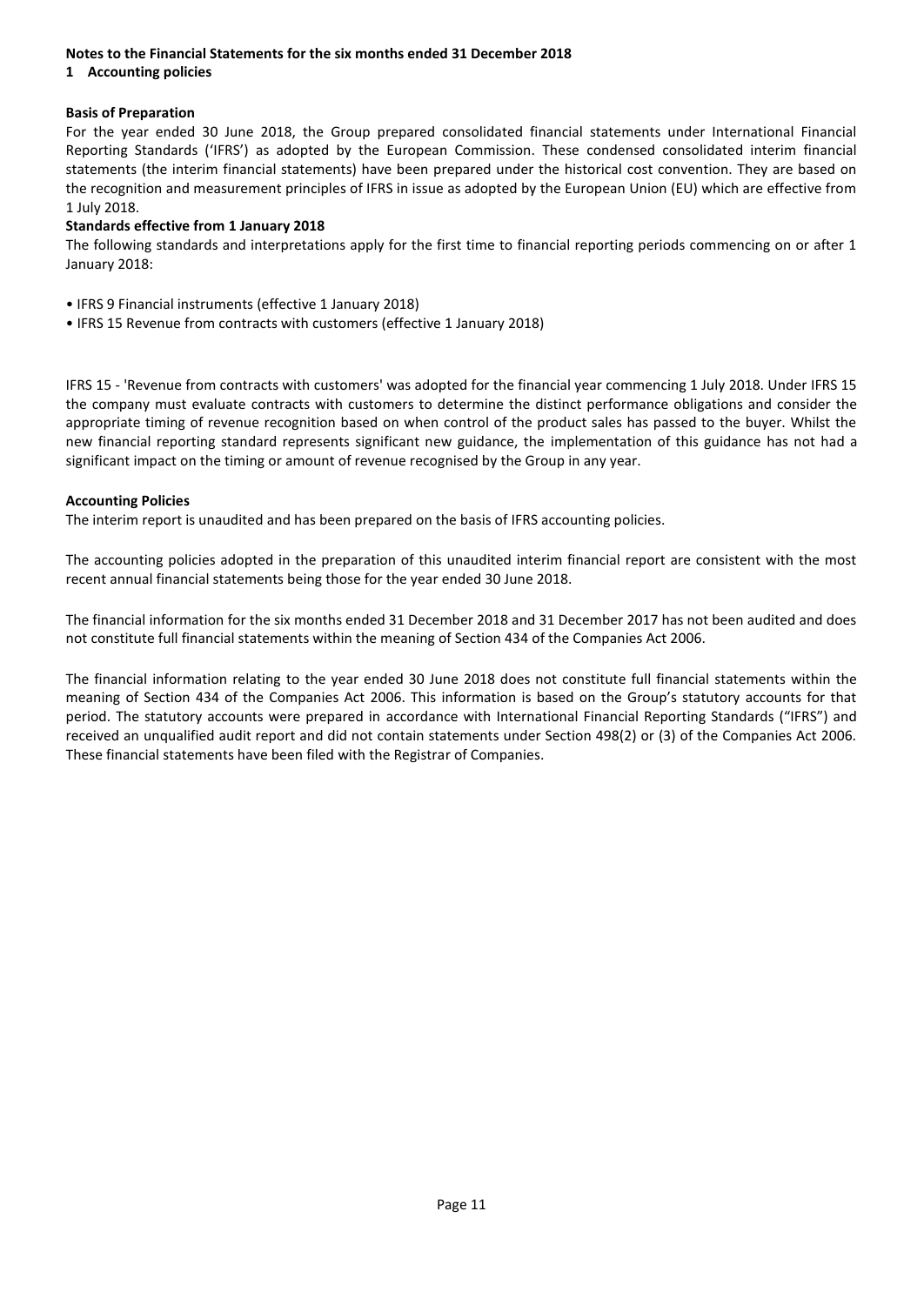#### **Notes to the Financial Statements for the six months ended 31 December 2018**

#### **2 Segmental Analysis**

The Board considers the Group's revenue lines to be split into three operating segments, which span the different Group entities. The operating segments consider the nature of the product sold, the nature of production, the class of customer and the method of distribution. The Group's operating segments are identified from the information which is reported to the chief operating decision maker.

The first segment concerns the manufacture, development and sale of infection control and hygiene products which incorporate the Company's chlorine dioxide chemistry, and are used primarily for infection control in hospitals ("Human Health"). This segment generates approximately 91% of Group revenues.

The second segment, which constitutes 3% of the business activity, relates to manufacture and sale of disinfection and cleaning products, principally into veterinary and animal welfare sectors ("Animal Health").

The third segment addresses the pharmaceutical and personal care manufacturing industries ("Contamination Control"). This activity has generated 6% of the Group's revenue for the period.

The operation is monitored and measured on the basis of the key performance indicators of each segment, these being revenue and gross profit; strategic decisions are made on the basis of revenue and gross profit generating from each segment.

The Group's centrally incurred administrative expenses and operating income are not attributable to individual segments.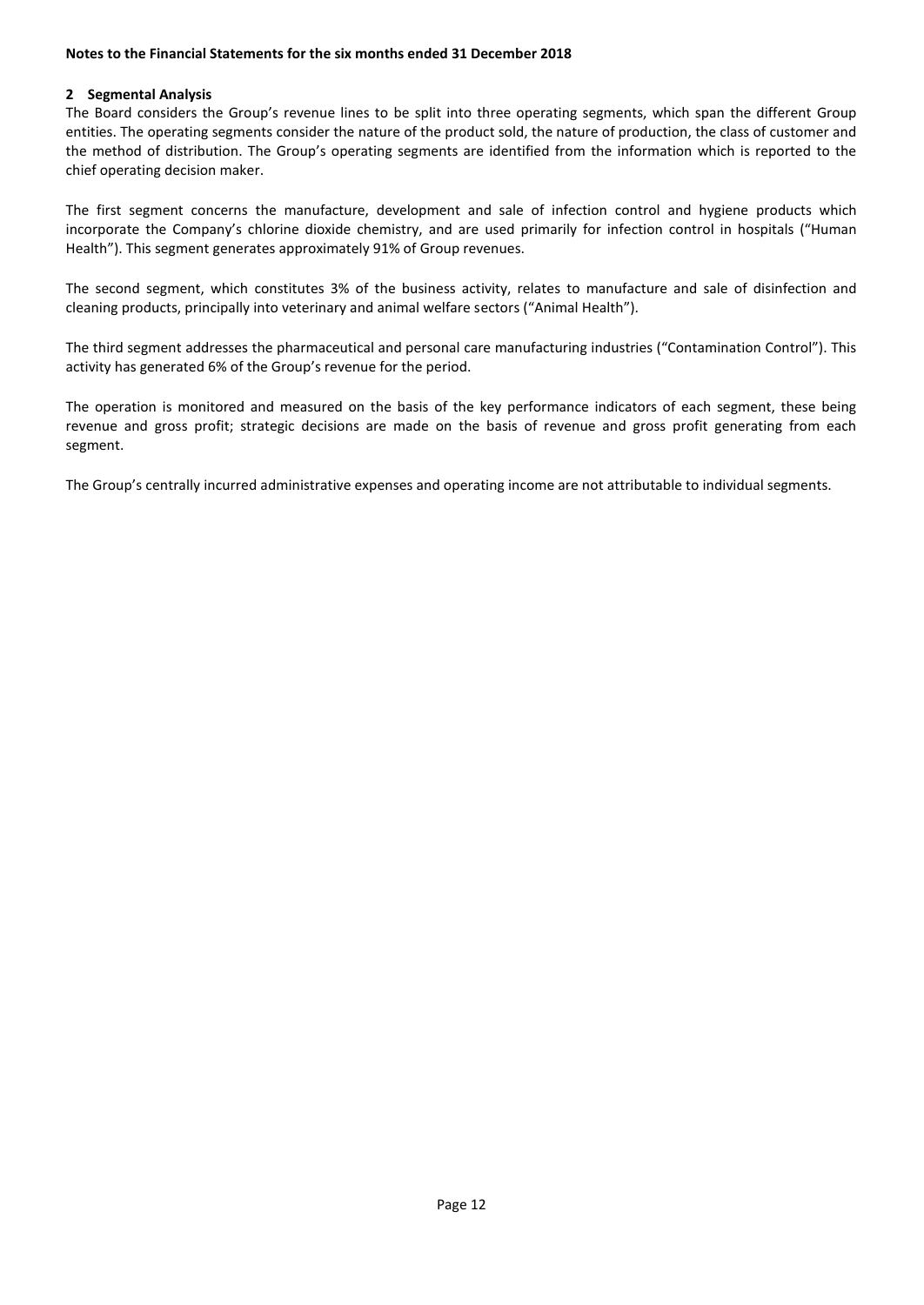# **2 Segmental Analysis (continued)**

|                                                                                      |                                                | <b>6 Months ended</b> |                            |                |                                                      | <b>6 Months ended</b> |                            |              |                                                      | Year ended      |                            |                       |  |
|--------------------------------------------------------------------------------------|------------------------------------------------|-----------------------|----------------------------|----------------|------------------------------------------------------|-----------------------|----------------------------|--------------|------------------------------------------------------|-----------------|----------------------------|-----------------------|--|
|                                                                                      | 31 December 2018                               |                       |                            |                | 31 December 2017                                     |                       |                            |              | 30 June 2018                                         |                 |                            |                       |  |
|                                                                                      |                                                | (unaudited)           |                            |                | (unaudited)                                          |                       |                            |              |                                                      | (audited)       |                            |                       |  |
|                                                                                      | Human<br><b>Healthcare Healthcare</b><br>£'000 | Animal<br>£'000       | Cont'n<br>Control<br>£'000 | £'000          | Human<br><b>Total Healthcare Healthcare</b><br>£'000 | Animal<br>£'000       | Cont'n<br>Control<br>£'000 | £'000        | Human<br><b>Total Healthcare Healthcare</b><br>£'000 | Animal<br>£'000 | Cont'n<br>Control<br>£'000 | <b>Total</b><br>£'000 |  |
| Revenue                                                                              | 10,919                                         | 413                   | 686                        | 12,018         | 9,535                                                | 488                   | 704                        | 10,727       | 19,869                                               | 919             | 1,432                      | 22,220                |  |
| <b>Cost of material</b>                                                              | (2, 216)                                       | (145)                 | (239)                      | (2,600)        | (2, 213)                                             | (179)                 | (251)                      | (2,643)      | (4, 161)                                             | (369)           | (510)                      | (5,040)               |  |
| <b>Gross profit</b>                                                                  | 8,703                                          | 268                   | 447                        | 9,418          | 7,322                                                | 309                   | 453                        | 8,084        | 15,708                                               | 550             | 922                        | 17,180                |  |
| Centrally incurred income and expenses not attributable to<br>individual segments:   |                                                |                       |                            |                |                                                      |                       |                            |              |                                                      |                 |                            |                       |  |
| Depreciation and amortisation of non-financial assets                                |                                                |                       |                            | (781)          |                                                      |                       |                            | (713)        |                                                      |                 |                            | (1, 564)              |  |
| Other administrative expenses                                                        |                                                |                       |                            | (6, 252)       |                                                      |                       |                            | (5, 367)     |                                                      |                 |                            | (10, 971)             |  |
| Share-based payments                                                                 |                                                |                       |                            | (196)          |                                                      |                       |                            | (164)        |                                                      |                 |                            | (665)                 |  |
| <b>Segment operating profit</b>                                                      |                                                |                       |                            | 2,189          |                                                      |                       |                            | 1,840        |                                                      |                 |                            | 3,980                 |  |
| Segment operating profit can be reconciled to Group profit<br>before tax as follows: |                                                |                       |                            |                |                                                      |                       |                            |              |                                                      |                 |                            |                       |  |
| Segment operating profit                                                             |                                                |                       |                            |                |                                                      |                       |                            | 1,840        |                                                      |                 |                            | 3,980                 |  |
| Finance income                                                                       |                                                |                       |                            | $\overline{2}$ |                                                      |                       |                            | $\mathbf{1}$ |                                                      |                 |                            | 2                     |  |
| Finance costs                                                                        |                                                |                       |                            | (1)            |                                                      |                       |                            |              |                                                      |                 |                            |                       |  |
| Results from equity accounted associate                                              |                                                |                       |                            | 16             |                                                      |                       |                            | 8            |                                                      |                 |                            | 24                    |  |
| <b>Group profit</b>                                                                  |                                                |                       |                            | 2,206          |                                                      |                       |                            | 1,849        |                                                      |                 |                            | 4,006                 |  |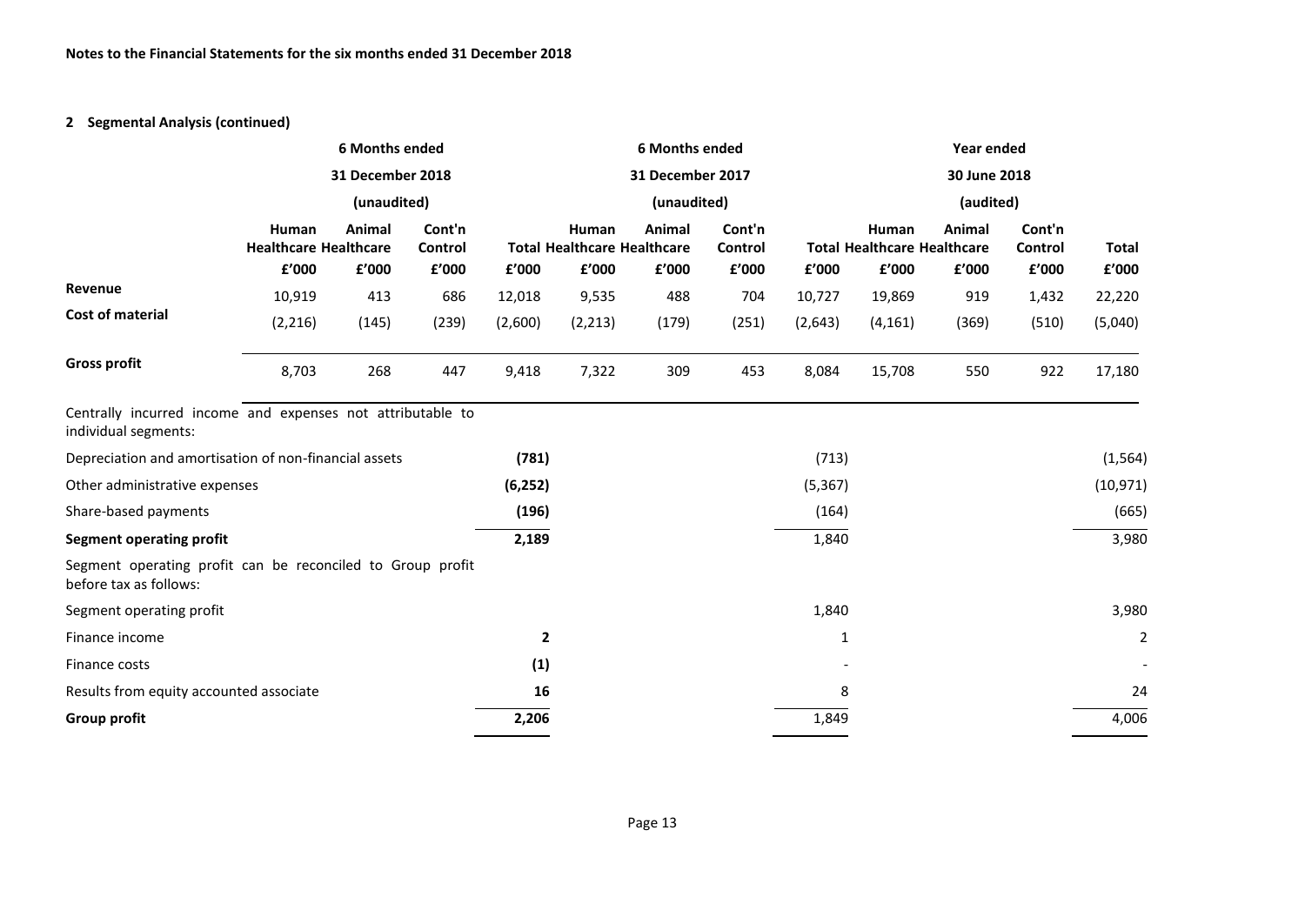# **2 Segmental Analysis (continued)**

|                          |                                              | 6 Months ended           |                   |        |                                             | 6 Months ended           |                   |           |                                                    | Year ended               |                   |              |  |
|--------------------------|----------------------------------------------|--------------------------|-------------------|--------|---------------------------------------------|--------------------------|-------------------|-----------|----------------------------------------------------|--------------------------|-------------------|--------------|--|
|                          |                                              |                          | 31 December 2018  |        |                                             | 31 December 2017         |                   |           |                                                    | 30 June 2018             |                   |              |  |
|                          |                                              | (unaudited)              |                   |        | (unaudited)                                 |                          |                   | (audited) |                                                    |                          |                   |              |  |
|                          | <b>Human</b><br><b>Healthcare Healthcare</b> | Animal                   | Cont'n<br>Control |        | Human<br><b>Total Healthcare Healthcare</b> | Animal                   | Cont'n<br>Control |           | <b>Human</b><br><b>Total Healthcare Healthcare</b> | Animal                   | Cont'n<br>Control | <b>Total</b> |  |
|                          | £'000                                        | f'000                    | £'000             | f'000  | £'000                                       | £'000                    | f'000             | f'000     | £'000                                              | £'000                    | £'000             | £'000        |  |
| <b>United Kingdom</b>    | 4,731                                        | 295                      | 584               | 5,610  | 4,397                                       | 337                      | 620               | 5,354     | 8,912                                              | 665                      | 1,258             | 10,835       |  |
| Germany                  | 1,995                                        | $\overline{\phantom{a}}$ | 16                | 2,011  | 1,881                                       | $\overline{\phantom{a}}$ | 27                | 1,908     | 3,989                                              | $\overline{\phantom{0}}$ | 34                | 4,023        |  |
| <b>Rest of the World</b> | 4,193                                        | 118                      | 86                | 4,397  | 3,257                                       | 151                      | 57                | 3,465     | 6,973                                              | 254                      | 135               | 7,362        |  |
|                          | 10,919                                       | 413                      | 686               | 12,018 | 9,535                                       | 488                      | 704               | 10,727    | 19,874                                             | 919                      | 1,427             | 22,220       |  |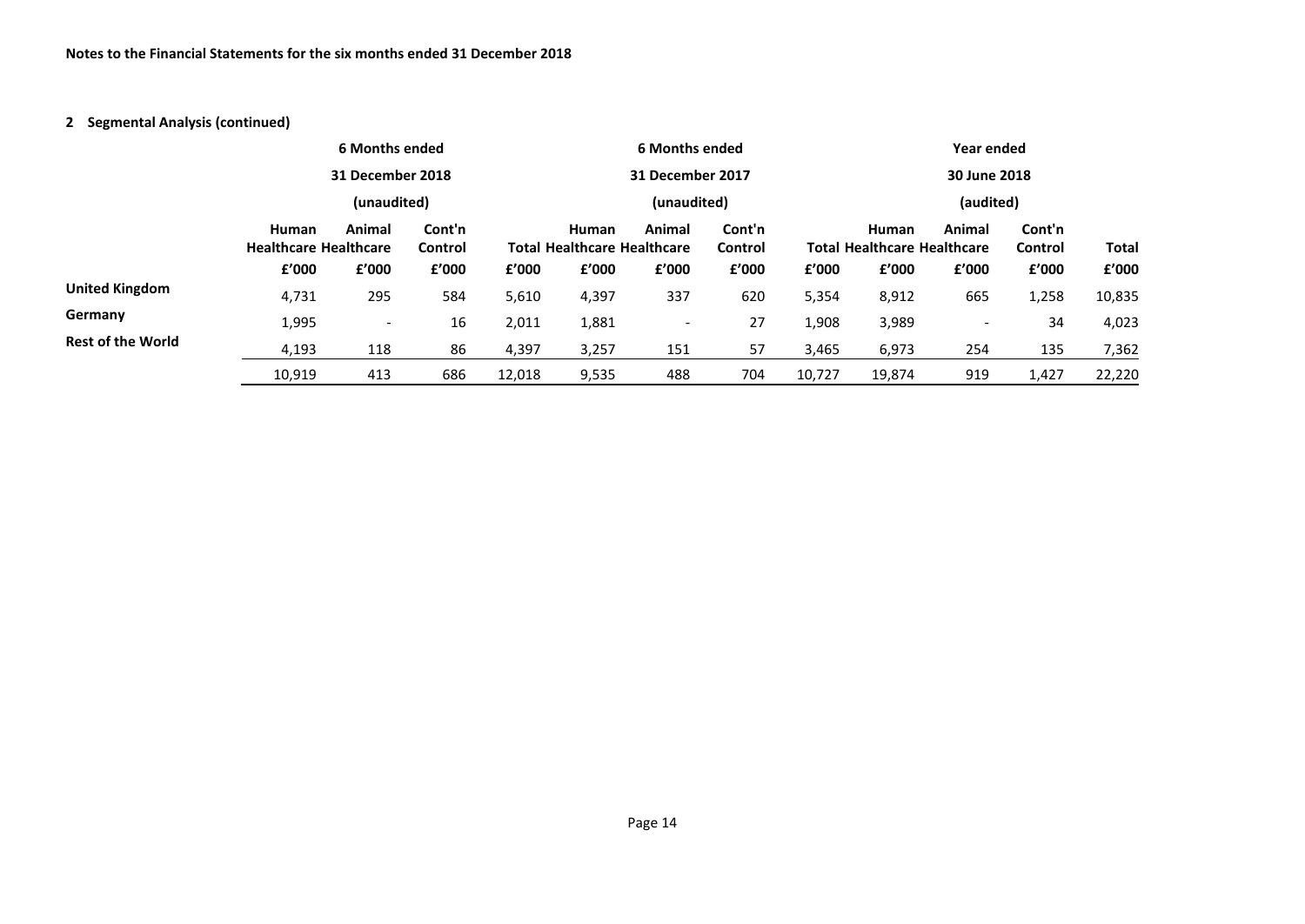#### **3 Dividends**

Amounts recognised as distributions to equity holders in the year:

|                                                                                               |                          | 6 months ended 6 months ended | Year ended   |
|-----------------------------------------------------------------------------------------------|--------------------------|-------------------------------|--------------|
|                                                                                               | 31 December<br>2018      | 31 December<br>2017           | 30 June 2018 |
|                                                                                               | (unaudited)              | (unaudited)                   | (audited)    |
|                                                                                               | £'000                    | £'000                         | £'000        |
| Ordinary shares of 1p each                                                                    |                          |                               |              |
| Final dividend for the year ended 30 June 2018 of 2.98p (2017:2.63p)<br>per share **          | 1,303                    | 1,130                         | 1,130        |
| Interim dividend for the year ended 30 June 2018 of 1.60p (2017:<br>1.40p) per share          | $\overline{\phantom{a}}$ |                               | 688          |
|                                                                                               | 1,303                    | 1,130                         | 1,818        |
| Proposed interim dividend for the year ended 30 June 2019 of 2.04p<br>(2018: 1.60p) per share | 893                      | 688                           |              |

\*\* Based on shares in issue at 14 December 2018 of 43,730,048

The proposed interim dividend has not been included as a liability in the financial statements.